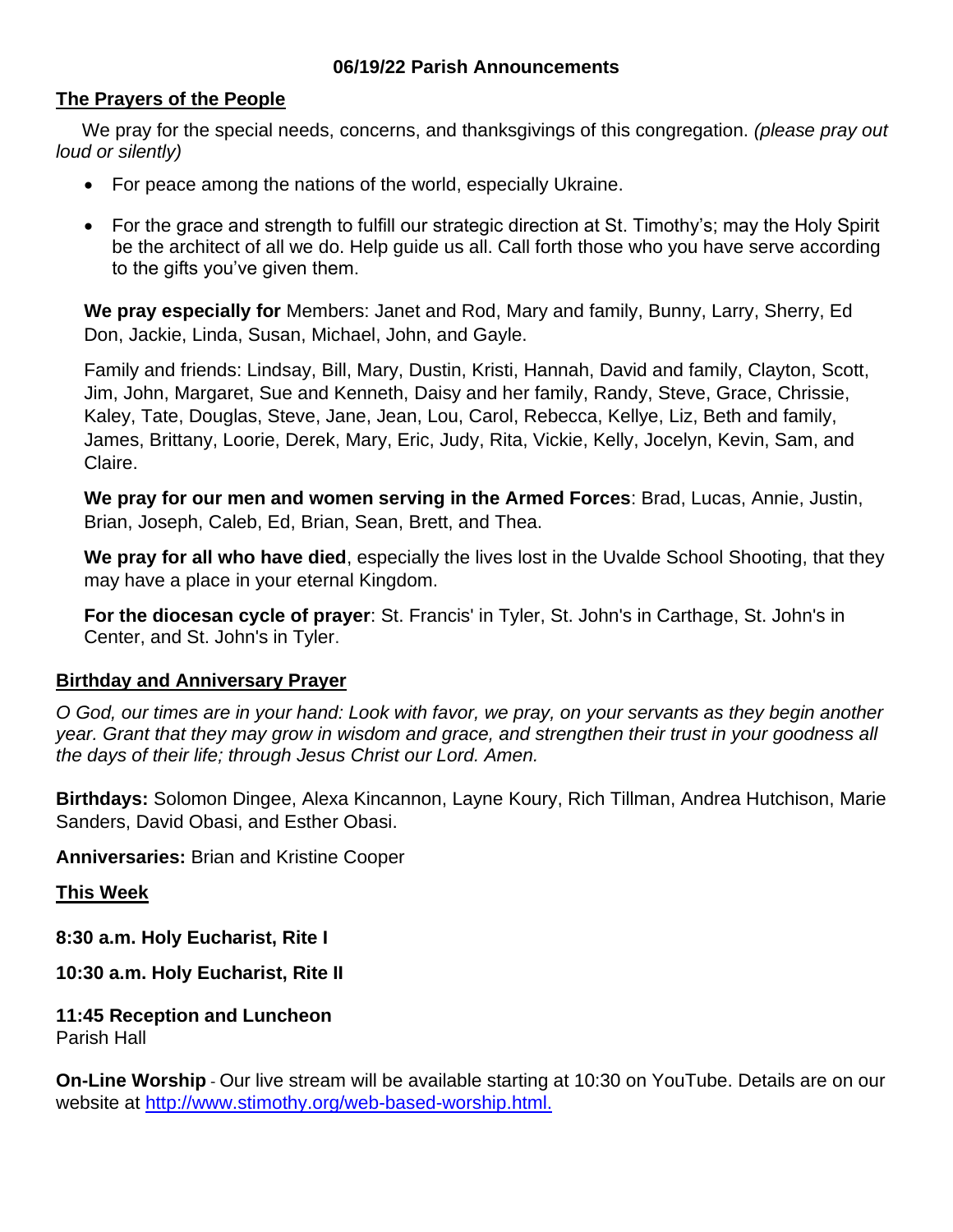**Welcome Bishop Ryan** - Please join us at the 10:30 service to support those being confirmed, reaffirming their faith and being received into the Episcopal church. Bishop Kai Ryan will preside, and will join us afterward for a taco salad lunch.

All undesignated offerings will be given to the Bishop's Discretionary Fund.

# **You're Invited! - 4th of July Cookout Party - 6:30 - 9:30 p.m.** - You're Invited to The Koury's,

23 Bayou Rd in Lake Jackson.

Hamburgers & Hot Dogs & Fixings & Drinks provided. You bring the sides & desserts!

Bring your fishing pole, favorite game or musical instrument. Bring a lawn chair for watching fireworks by the Lake.

Please RSVP by June 28

Sign up in the Narthex or call the church office at 297-6003.

**St. Timothy's New Mission:** Empowered by the Holy Spirit, we experience the love of Jesus Christ & share it with others.

God is surely doing a "New" Thing Here. Dreams are turning into Goals. Giving Thanks for All Who Helped With Our Strategic Planning Weekend. We now have a strategic plan all in attendance are being asked to edit. Then we will be creating teams based on interest and calling.

Strategic Areas of Focus for Teams are:

- Organizational Structure: Worship
- Organizational Structure: Invite, Welcome, Connect
- Organizational Structure: Facilities and Maintenance
- Christian Formation & Fellows
- Faith Based Youth Activities

As the Daughters of the King motto says:

*For His Sake… I am but one, but I am one. I cannot do everything, but I can do something. What I can do, I ought to do. What I ought to do, by the Grace of God I will do. Lord, what will you have me do?*

Let Ron or Pastor Robin+ know how you would like to serve.

**Reunion with Diocese of North Texas** - Bishop Andrew Doyle has called the Diocese of Texas 2022 Council into a Second Session for the consideration of a reunion with the Episcopal Church of North Texas. The Diocese of North Texas was formed following the separation of a large portion of the Diocese of Fort Worth that joined the Anglican Church in North America. Following many years of litigation, the remaining 13 parishes of the Episcopal Church of North Texas has determined that their best option to remain with the Episcopal Church is to request a reunion with the Diocese of Texas.

The 2022 Council of the Diocese of Texas will debate and vote on the following two resolutions which have been approved by the Diocesan Standing Committee and Executive Board: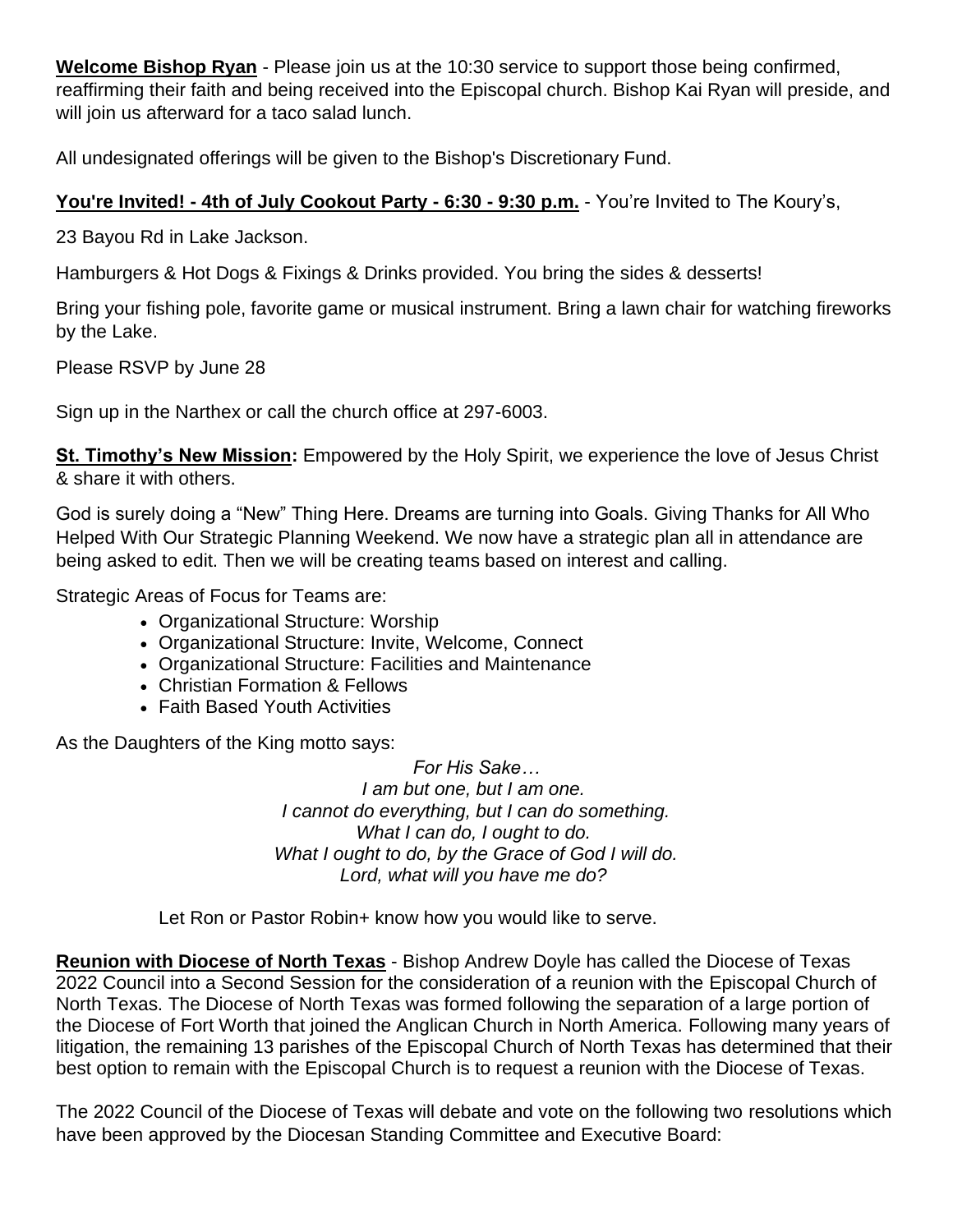- This reconvened 173rd Annual Council of the Episcopal Diocese of Texas hereby approves the Agreement of Reunion attached hereto and affirms its desire to reunite the Episcopal Church of North Texas with this Diocese pursuant to Agreement and Canons of The Episcopal Church.
- This reconvened 173rd Annual Council of the Episcopal Diocese of Texas hereby approves the creation of another position of Bishop Assistant for the Diocese and authorizes the Bishop of the Episcopal Diocese of Texas to appoint a Bishop for this position, with the consent of the Standing Committee of the Diocese, under such terms and conditions as the Bishop may determine.

For additional information, please review the website: [reunion2022.org.](https://r20.rs6.net/tn.jsp?f=001Ov9ZgsP6a4AsiiPDWgGikODk5pmpQqHz-eqUGKEjLP4O2OQFlR2jl0Yr9HP9wWBQohGzEPDR_OuEjRFrezXX6bpQ2fXecHBOQP1PVG9nXz2JMQTOHRGS4kjmjbbDMCSeCkcQ9GYNAHoV_NQ_E610lg==&c=5eXcy7omwFDMnBIuzH1YvlGbrXLvUk0NESztj4MrY0GMMut3Bmw4yg==&ch=3Ah30SrN3-E4ytKXu4512A60V4wev1Pj5Q1RM4d4BimN6khFHz3HQA==)

On Thursday evening, June 9th, the Second Session of the Diocese of Texas Council voted to accept both proposals as outlined above.

**Love Your Neighbors Through Service This Summer** - Jesus Demonstrated That We Are To Serve One Another & Our Neighbors. Several Opportunities Coming This Summer!

**Share Out Of Your Abundance – Food Drive, June 19th** - Please support our springtime food drive by providing items most needed for food distribution days. These are:

- boxed instant oatmeal or the smaller canisters of oatmeal
- canned whole corn
- canned mixed vegetables
- snacks for kids bags individual fruit cups, pudding cups, peanut butter & crackers packages, fruit snacks, juice boxes, etc.
- feminine hygiene items

**Food Basket "Farmers Market", Friday, July 15, 8-11 a.m**. - Please help with food distribution at the Food Basket. We need at least 8 volunteers who can help unload food from the Houston Food Bank truck, bag it, and hand it out to clients. This event requires some lifting in hot weather.

**Sewing at St. Timothy's** - Join us on Saturday from 3:00-4:30 for a time of fun and experimenting with sewing. This week and next, we will get familiar with the pillow cover pattern for the June 23 sewing class.

Also, mark your calendar for July 14, (10:00-11:30,) for another sewing class with guests invited from the Food Basket.

Check with Sondra Griner for any questions or ideas for our sewing group.

### **Caregiver Support** – *Being a Caregiver takes a lot out of us.*

*I want to encourage you to take good care of yourself especially if you are a caregiver.*

*Below are several resources I found helpful when journeying with my Mother, Pat, who had dementia and then Alzheimers.*

*Caregiver Connection is run by a friend who works for the Sealy Center for aging. It's another great resource you can access from home.*

*If you are a caregiver, I want to know about it. At the very least, we can be praying for you!*

*God bless you and keep you and be your strength. In Hope For God's Best, Robin+*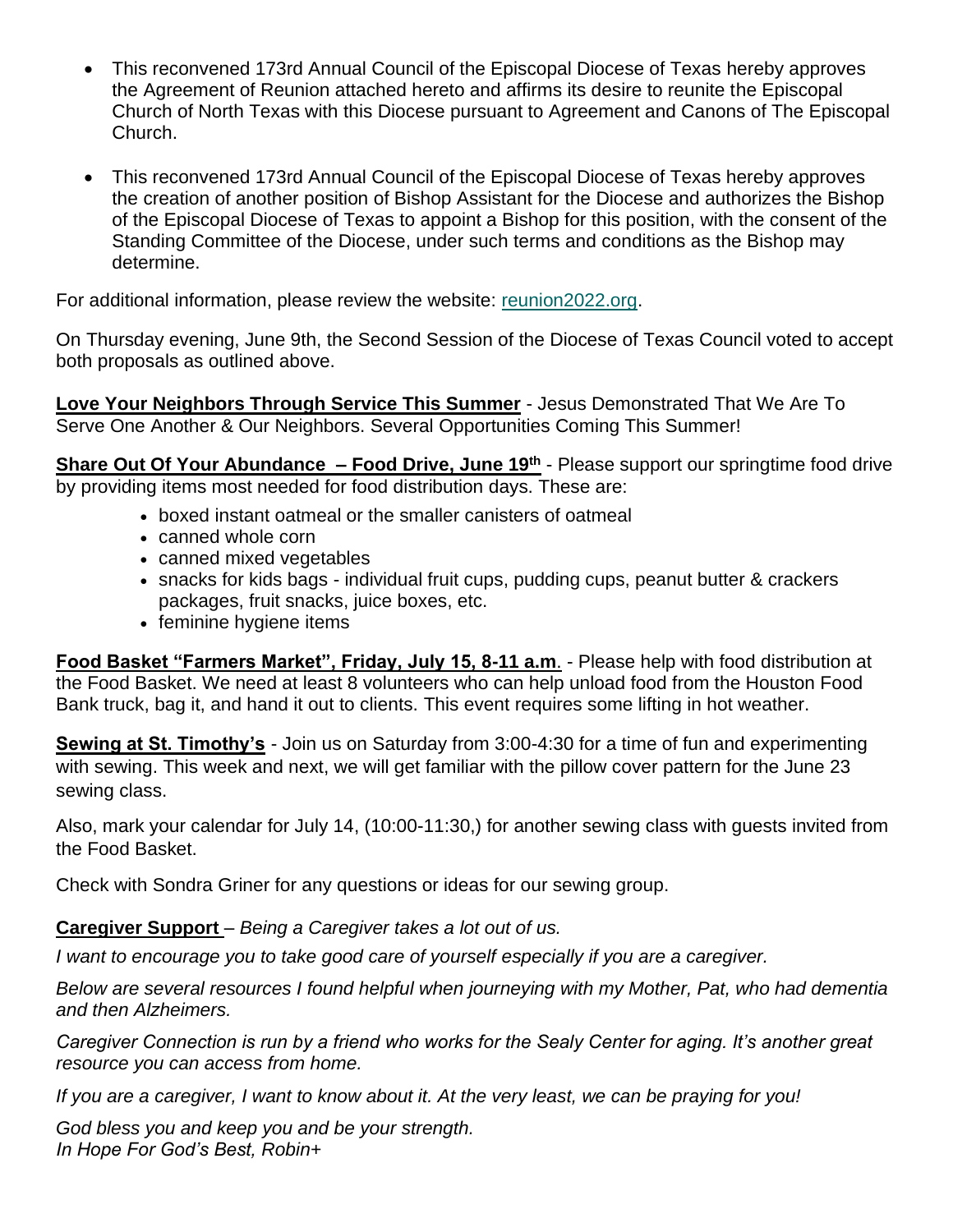### **Opportunities for Involvement:**

- Planning Team for Youth Gatherings: contact Jackie K. at the church office at 979-297-6003
- Usher: 8:30 or 10:30 a.m. services: Contact Angela McCabe at (979) 799-6999.
- Videographer: Use our cameras to live stream the 10:30 service. Contact Sondra Griner.
- Readers: Contact Jackie K. at the church office (979) 297-6003.
- Chalicers: Contact Pastor Robin at the church (979) 297-6003.
- Acolytes: Contact the church office
- Daughters of the King: Contact Dale Rasco
- Building and Grounds Help with gardening, and/or mowing: Contact Mark Lehnhoff
- Music Ministry: Contact Ben May

Not sure how to reach one of these people? Call the church office at (979) 297-6003.

**Our Ministry Scheduler App** - Involved in one or more of our weekly ministries? If so, you are encouraged to download the Ministry Scheduler Pro app. This app helps you:

- View your schedule and all schedules
- Let us know when you will be unavailable, so we don't schedule you
- Get reminders when you are due to serve
- Request a substitute if you can't serve after the schedule is live

For more information , contact the church office by phone (979-297-6003) or email [\(office@stimothy.org.](mailto:office@stimothy.org))

**Get our Church Directory** - Our digital church directory is a great tool to help you know who's who, associate a name with a face, and reach out to another member. To get started, download the Instant Church Directory app, and log in with the email you provided to the office.

New to St. Timothy's? Have an outdated picture? Take a new picture, and send it in to the office, [\(office@stimothy.org.](mailto:office@stimothy.org))

## **A Prayer for Ukraine**

God of peace and justice, we pray for the people of Ukraine today. We pray for peace and the laying down of weapons. We pray for all those who fear for tomorrow, that your Spirit of comfort would draw near to them. We pray for those with power over war or peace. for wisdom, discernment and compassion to guide their decisions. Above all, we pray for all your precious children, at risk and in fear, that you would hold and protect them. We pray in the name of Jesus, the Prince of Peace. Amen.

## **Summer Camp 2022**

Join us for an action-packed and faith-filled week of summer camp. Some sessions are expected to fill by early spring 2022, so register soon! [Learn More](https://www.campallen.org/summercamp.html)

## **More Camp Allen Events:**

July 14-16 | Summer Camp For Moms | [Register](https://r20.rs6.net/tn.jsp?f=0019x1vSJlpJyPt_mfpEsIlgUh7N8P5V1goyBqQEDF3TPIonccIuFDZj4T3-xxR_GnnAKoNGvTvsS-NLzvT4CfCBNe5EmtzAiqKl4iqLGhibmLceJvuZTL7SoFUQl3qL4dfNmIsQ8eIo3sqPi_9PEupBBgoIw3S1MDR5S4KhCGlTLWUOKPTwzXn-qsAaKdj-0MwWCxUjVJCv_SHJM6YKKMhsbIivrcvWawxSxVyyYbVhJA=&c=UCGbc9e2-qtaq-ns0tJQN3kHhBwz7t1IPyG_OI6yKLU8yO8Dm5TJZQ==&ch=9UCc5xElKq_ru9PA1NjPdOGAB1Nxk41eGFQbqa3O5psi0z4eVyRKzQ==) September 2-4 | Labor Day Family Camp | [Register](https://r20.rs6.net/tn.jsp?f=0019x1vSJlpJyPt_mfpEsIlgUh7N8P5V1goyBqQEDF3TPIonccIuFDZj4T3-xxR_Gnn51N4mI7o2B_6mmr2vx1nPGr2Cbwb9ti0qVSPkB8J7xyYS0VH2QlsjrlaSsSF6uIRoLDkPTQrzJa8iYDgx86kQhTXAlcRhvKshvr1TFcFfvPbLTRzXy4qXNQMEQfIJeFLRkzGYUnF4nMDx9eNs5BAOKsmwe30jD-x8c8xTQrHgfE=&c=UCGbc9e2-qtaq-ns0tJQN3kHhBwz7t1IPyG_OI6yKLU8yO8Dm5TJZQ==&ch=9UCc5xElKq_ru9PA1NjPdOGAB1Nxk41eGFQbqa3O5psi0z4eVyRKzQ==) November 4-6 | Fly Fishing Retreat | [Register](https://r20.rs6.net/tn.jsp?f=0019x1vSJlpJyPt_mfpEsIlgUh7N8P5V1goyBqQEDF3TPIonccIuFDZj4T3-xxR_GnnoBVVSQD4Id9fshsW7BYhs1d8kYVS2YZPgQS1HyReNuVDG5QKIWWJMN_X8_W9_ulK1M8lwfbqdFQdE2gKaNJOMcVmskCsiq720oZgAdpjkjUBo6rh4SWAwfDkL01uSCI-ks_gjOL8a-lNQRdtAZKCwdL02wZccI7tCz8QMw5LRxI=&c=UCGbc9e2-qtaq-ns0tJQN3kHhBwz7t1IPyG_OI6yKLU8yO8Dm5TJZQ==&ch=9UCc5xElKq_ru9PA1NjPdOGAB1Nxk41eGFQbqa3O5psi0z4eVyRKzQ==)